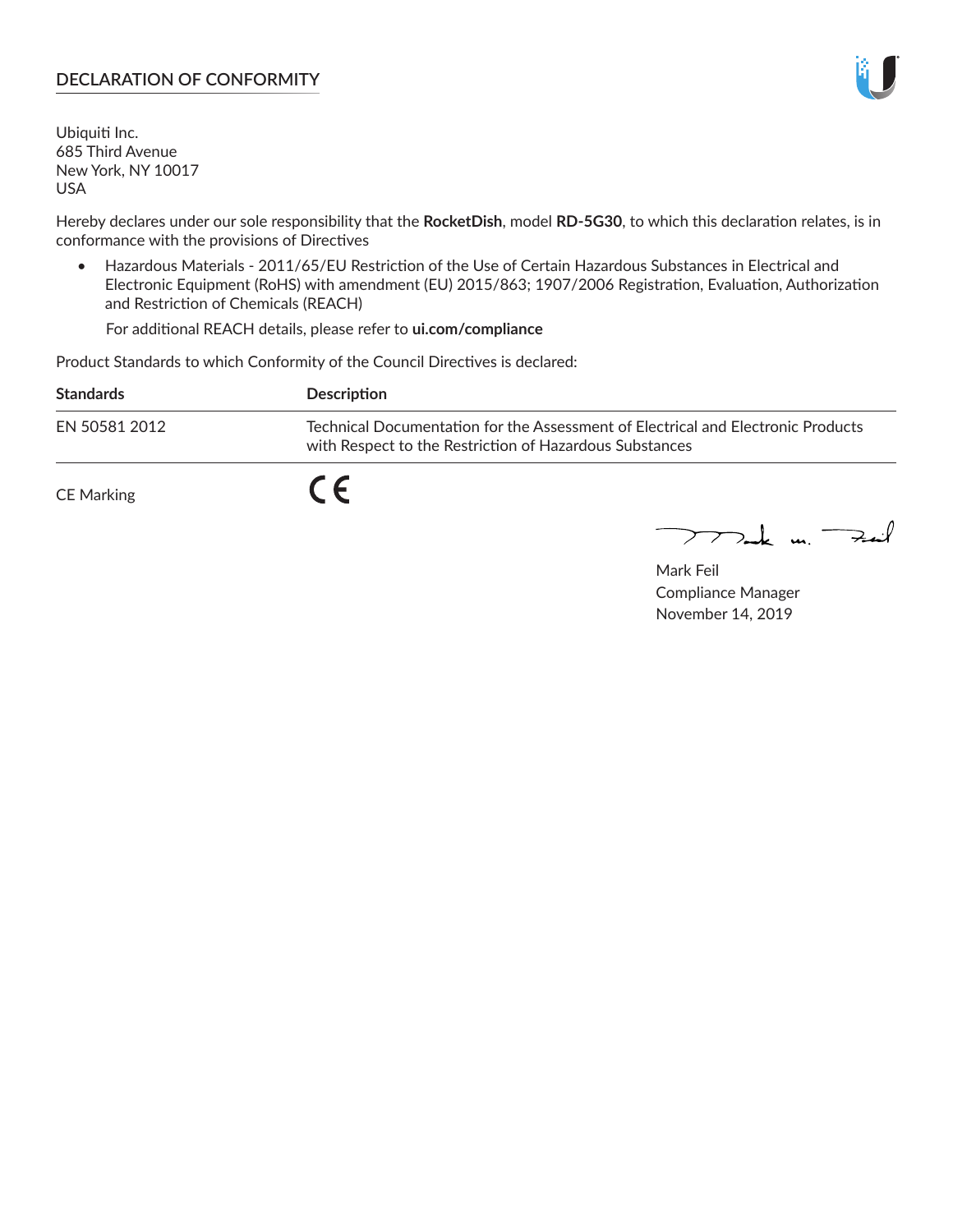# **DECLARATION OF CONFORMITY**



## **български** [Bulgarian]

С настоящото UBIQUITI декларира, че това устройство RD-5G30 отговаря на основните изисквания и други приложими разпоредби на Директива 2011/65/ЕС с изменение (ЕС) 2015/863.

## **Hrvatski** [Croatian]

Tvrtka UBIQUITI ovim putem izjavljuje da je ovaj uređaj RD-5G30 u skladu s osnovnim zahtjevima i ostalim bitnim odredbama direktiva 2011/65/EU i dopunom (EU) 2015/863.

## **Čeština** [Czech]

Společnost UBIQUITI tímto prohlašuje, že zařízení RD-5G30 splňuje základní požadavky a jiné související podmínky směrnice 2011/65/EU a dodatku (EU) 2015/863.

## **Dansk** [Danish]

Hermed erklærer UBIQUITI, at denne RD-5G30-enhed overholder de essentielle krav og andre relevante bestemmelser i direktivet 2011/65/EU med tillæg (EU) 2015/863.

## **Nederlands** [Dutch]

UBIQUITI verklaart hierbij dat dit RD-5G30-apparaat voldoet aan de essentiële vereisten en andere relevante voorwaarden uit de Europese richtlijn 2011/65/EU en gedelegeerde richtlijn (EU) 2015/863.

#### **English**

Hereby, UBIQUITI, declares that this RD-5G30 device, is in compliance with the essential requirements and other relevant provisions of Directive 2011/65/EU with amendment (EU) 2015/863.

## **Eesti keel** [Estonian]

Käesolevaga kinnitab UBIQUITI, et antud RD-5G30 seade vastab direktiivis 2011/65/EL välja toodud põhilistele nõuetele ning muudele asjakohastele sätetele, koos parandusega (EL) 2015/863.

## **Suomi** [Finnish]

UBIQUITI vakuuttaa täten, että tämä RD-5G30-laite on direktiivien 2011/65/EU ja (EU) 2015/863 oleellisten vaatimusten ja muiden ehtojen mukainen.

#### **Français** [French]

Par les présentes, UBIQUITI déclare que ce dispositif RD-5G30 est conforme aux exigences essentielles et aux autres dispositions pertinentes de la directive 2011/65/UE avec l'amendement (UE) 2015/863.

## **Deutsch** [German]

UBIQUITI erklärt hiermit, dass dieses Gerät RD-5G30 den grundlegenden Anforderungen und anderen relevanten Bestimmungen der Richtlinien 2011/65/EU und (EU) 2015/863 entspricht.

#### **Ελληνικά** [Greek]

Δια του παρόντος η UBIQUITI δηλώνει ότι αυτή η συσκευή RD-5G30 συμμορφώνεται με τις βασικές απαιτήσεις και άλλες σχετικές διατάξεις της Οδηγίας 2011/65/ΕΕ με την τροποποίηση (ΕΕ) 2015/863.

#### **Magyar** [Hungarian]

Az UBIQUITI kijelenti, hogy a(z) RD-5G30 számú eszköz megfelel a 2011/65/EU irányelv (EU) 2015/863. számú módosítása alapvető követelményeinek és egyéb vonatkozó rendelkezéseinek.

#### **Íslenska** [Icelandic]

UBIQUITI lýsir því hér með yfir að RD-5G30 er í samræmi við nauðsynlegar kröfur og önnur viðeigandi ákvæði í tilskipun 2011/65/EU ásamt viðbótum í (EU) 2015/863.

#### **Italiano** [Italian]

Con la presente, UBIQUITI dichiara che il presente dispositivo RD-5G30 è conforme ai requisiti essenziali e alle altre disposizioni pertinenti della direttiva 2011/65/UE con l'emendamento (UE) 2015/863.